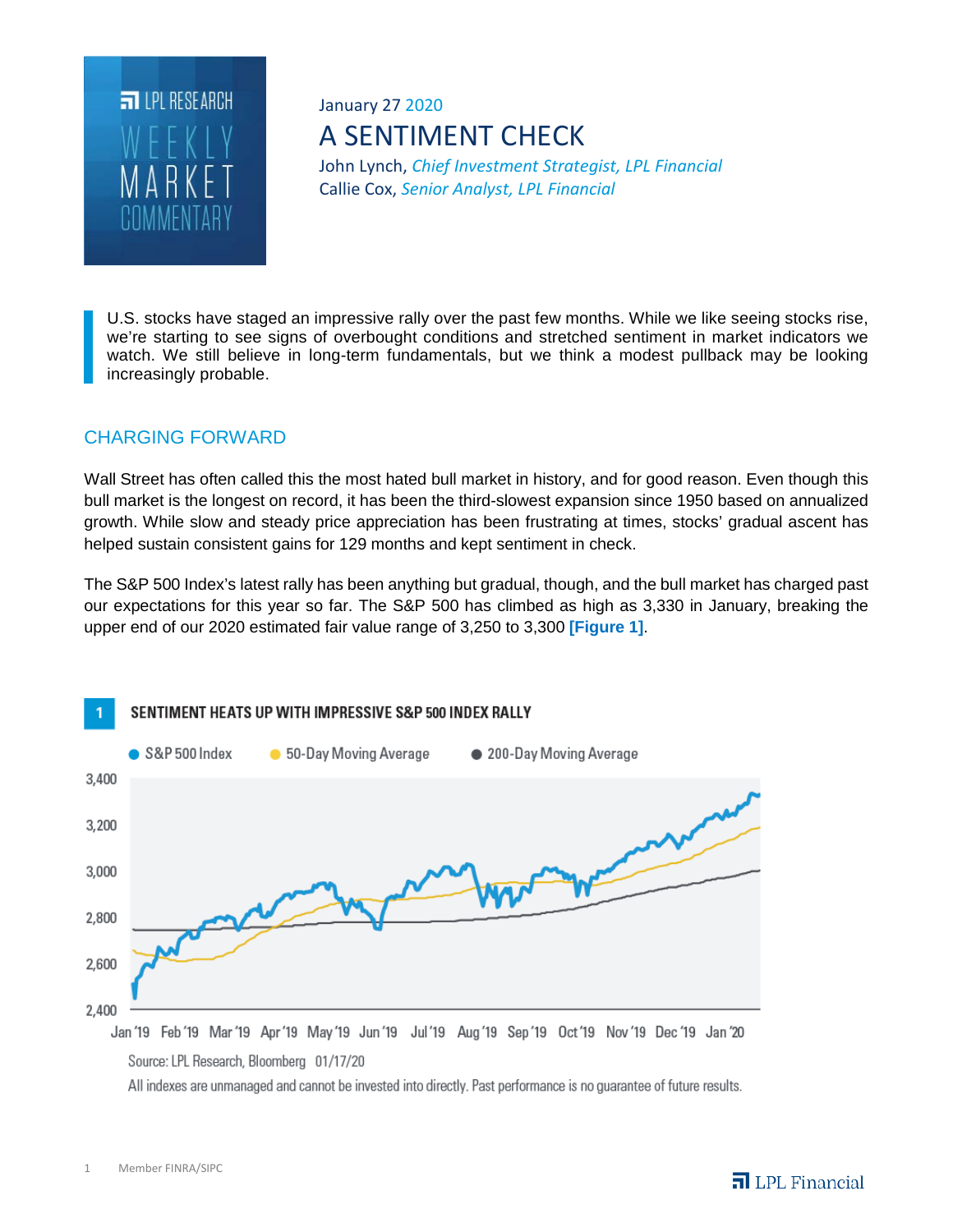## SENTIMENT CHECK

In turn, investor sentiment has climbed to concerning levels. We think excessive sentiment shows stocks could be especially vulnerable to weakness if the optimism fades.

We're watching these market indicators for sentiment:

- **Stocks' momentum has been unusually strong.** The S&P 500 has climbed 15% since October 2, 2019, in what has felt like a straight line up. The biggest decline over that period has been a two-day drop of only 2% through October 8, 2019. As a result, the S&P 500 is sitting about 10% above its 200 day moving average, and the index's stocks are the most overbought they've been in two years (according to the Relative Strength Index).
- **Portfolio hedge purchases have dwindled.** On January 17, 2020, the 10-day average of the Chicago Board Options Exchange's (CBOE) put-volume-to-call-volume ratio fell to the lowest level since January 2011. This is important because fewer put options changing hands shows investors may be overly relaxed about the near-term market outlook, as puts typically have been bought to protect against market declines.
- **Cash balances have fallen.** Fund managers' cash balances are at a six-year low, showing investors have bought into other assets instead of using cash as a safe haven (according to data from Bank of America-Merrill Lynch). A significant reduction in cash suggests investors may be overwhelmingly on one side of market positioning.
- **Investors are historically optimistic.** The number of individual investors who feel bullish about the next six months (relative to those who feel bearish or neutral) rose to a 15-month high, according to American Association of Individual Investors (AAII) survey data released January 22, 2020. We view the AAII survey as a contrarian indicator, so this historic optimism bolsters our case for stocks' nearterm vulnerability.

#### NO ALARMS YET

Sentiment is worth watching, as excessive optimism has doomed market rallies in the past. However, we're still not seeing alarming excesses, leading us to believe a pullback at this time would most likely be a temporary pause in the bull market. Broad participation and cyclical stocks' leadership in the latest climb may show that U.S. stocks have a good base from which to build. About 25% of S&P 500 stocks made new 52-week highs on January 17, the best participation on a record-high day since January 2018.

Other financial markets have also appeared solid, as global stock indexes like the Japanese Nikkei, the European Stoxx 600 Index, and the German DAX Index have joined the S&P 500 in breaking out to new highs this month. U.S. corporate credit spreads have pushed down to multi-year lows, and economic data has improved globally. Historically, sentiment has become more of a worry when fundamentals haven't supported market strength.

If stocks sell off, we'd expect the solid backdrop for equities to entice buyers back into the market before too long. We'd encourage suitable investors to view volatility here as an opportunity to possibly rebalance positions or add to current positions at a discount.

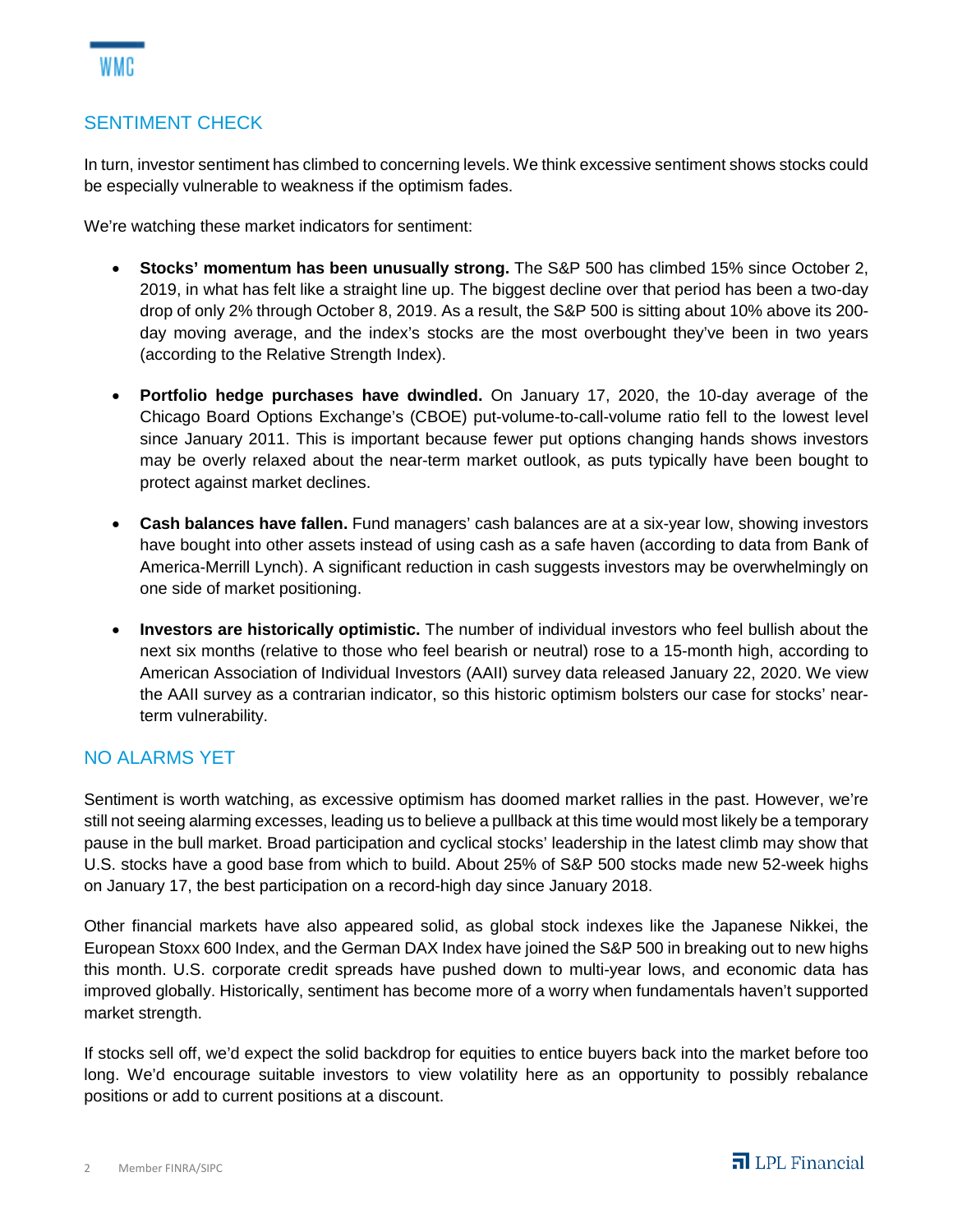

### WHAT'S NEXT?

We still see the potential for a rebound in earnings growth to send stocks higher in 2020, even if the path isn't straight. We expect profits to recover as U.S. businesses welcome clarity from the U.S.-China phase-one trade deal. We could even envision modest upside to our earnings forecast in the event of further progress on trade and the possibility of additional tariff relief.

There are risks on the horizon, including still present geopolitical issues, impeachment hearings, and the upcoming election. With the S&P 500 charging past our fair value estimate, we expect more volatility in the near-term as momentum fades. When, and not if, this occurs, we'll look to the fundamentals supporting gross domestic product, inflation, employment, interest rates, and profits before making investment decisions. Considering these fundamentals, we'd likely position portfolios to benefit from any sentiment-related weakness and for leadership from large caps, value, international markets, and cyclical sector exposure.

#### OUTLOOK 2020

For more investment insights, check out our *Outlook 2020: Bringing Markets Into Focus*.

#### WEEKLY MARKET PERFORMANCE REPORT

Please see our new *Weekly Market Performance* report with insights on major asset classes.